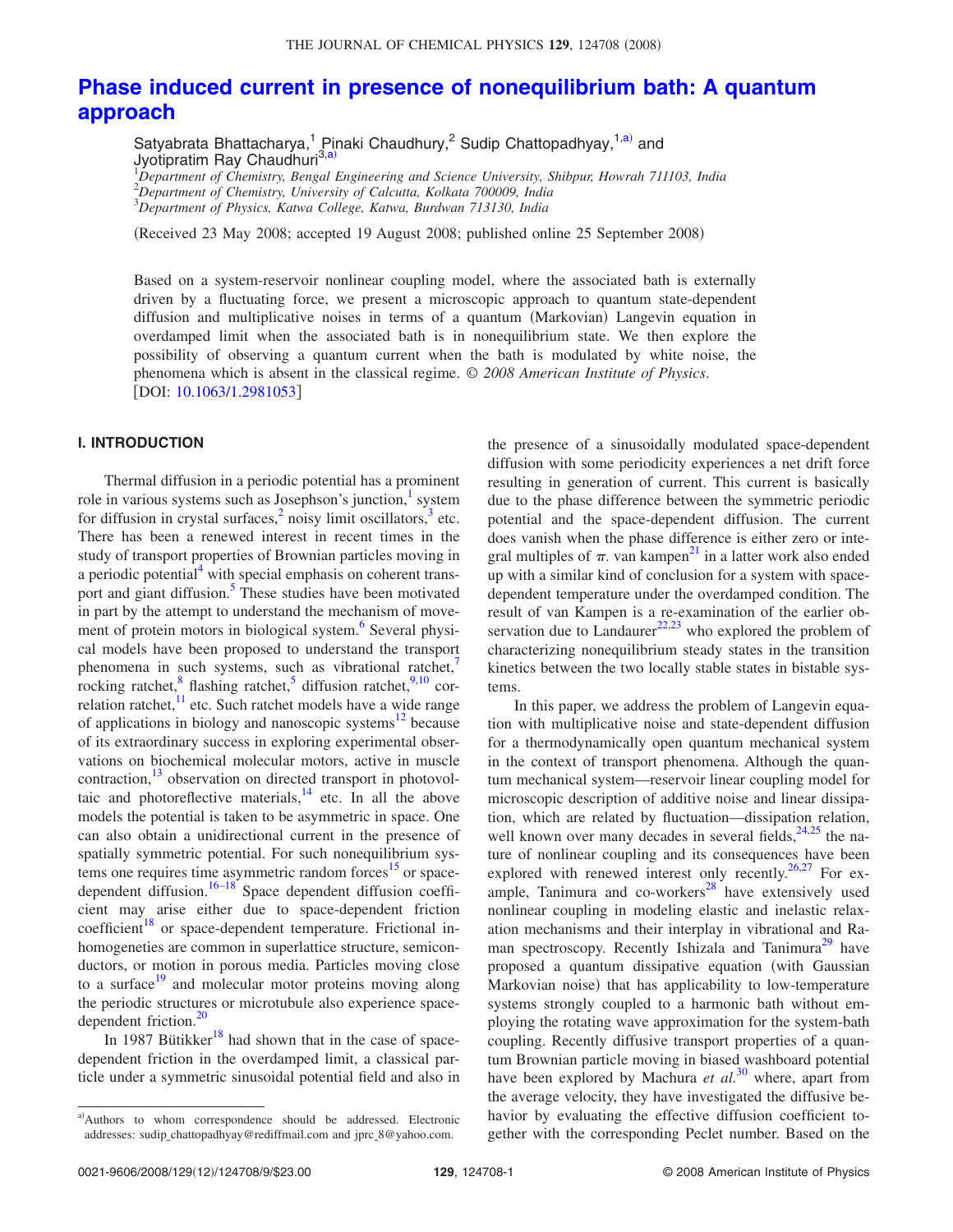path integral formulation, quantum Brownian motion of a dissipative system has been studied in the large friction case by Ankerhold *et al.*<sup>31</sup> where they cast the nonlocal reduced dynamics into an effective equation of motion: quantum Smoluchowski equation. More recently, Ankerhold and Pollak $32$  have suggested a mechanism by which they explored the fact that dissipative effect may enhance the transport of a quantum Brownian particle, a counterintuitive but very interesting observation.

In the present paper, we consider a system-reservoir model in quantum mechanical context where the reservoir is modulated by an external noise, and the system is nonlinearly coupled with the heat bath, thereby resulting in a nonlinear multiplicative quantum Langevin equation with statedependent diffusion. When the reservoir is modulated by an external noise, it is likely that it induces fluctuations in the polarization of the reservoir $33$  due to the external noise from a microscopic standpoint, and one may expect that the nonequilibrium situation created by modulating the bath may induce an asymmetry in the effective potential. It has been shown earlier by  $us^{33,34}$  that the bath modulation by an external force creates an environment with an effective temperature that depends on the coupling constant and strength of the external noise. Here we are interested in the situation where the associated bath is modulated by an external random force to study the directed transport of a frictional ratchet system in the quantum mechanical context. The problem of particle motion in an inhomogeneous media in the presence of an external noise becomes equivalent to the problem in a space-dependent temperature and generation of unidirectional current which follows as a corollary to Landaurer's blow-torch effect. $22,23$ 

A number of different situations depicting the modulation of the heat bath may be physically relevant. Although the dynamics of a Brownian particle in a uniform solvent is well known, it is not very clear when the response of the solvent will be time dependent, as in a liquid crystal, $35$  or in diffusion and reaction in supercritical liquids,  $36$  growth in living polymerization, $37$  etc. As another example, we may consider a simple unimolecular conversion  $A \rightarrow B$ , say, an isomerization reaction, carried out in a photochemically active solvent. Since the fluctuations in the light intensity result in fluctuations in the polarization of the solvent molecules, the effective reaction field around the reactant system gets modified. In the present work, we address the problem of quantum Langevin equation with multiplicative noise and state-dependent diffusion for a thermodynamically open system to explore the nature of nonlinear coupling and its consequences, specially the possibility of observing directed transport in a periodic potential as a consequence of statedependent diffusion.

The organization of the paper is as follows. Following the recently developed methodology by Ray  $et al.<sup>38</sup>$  in Sec. II, starting from a Hamiltonian picture of a quantum system nonlinearly coupled with a harmonic bath which is modulated by an external noise, we derive the *C*-number analog of quantum Langevin equation for the system mode, followed by a Smoluchowski description of the process valid for a state-dependent dissipation and multiplicative noise processes. In Sec. III, as an application of our development, we derive the net current in a sinusoidal symmetric potential as a consequence of phase difference between the potential and the derivative of periodic coupling function. Various aspects of the current is discussed in length. The paper is concluded in Sec. IV.

# **II. THE MODEL: LANGEVIN AND SMOLUCHOWSKI DESCRIPTION OF QUANTUM OPEN SYSTEM**

We consider a particle of unit mass coupled to a reservoir comprised of a set of harmonic oscillators with characteristic frequencies  $\{\omega_j\}$ . Initially, i.e., at *t*=0, the system and reservoir is in thermal equilibrium at temperature *T*. At *t*  $=0<sub>+</sub>$ , the bath is started to be modulated by an external noise. This is described by the Hamiltonian

$$
\hat{H} = \frac{\hat{p}^2}{2} + V(\hat{q}) + \sum_{j=1}^{N} \left[ \frac{\hat{p}_j^2}{2} + \frac{1}{2} \omega_j^2 (\hat{x}_j - c_j f(\hat{q}))^2 \right] + \sum_j \kappa_j \hat{x}_j \epsilon(t),
$$
\n(1)

where  $\hat{q}$  and  $\hat{p}$  are the coordinate and momentum operators of the system and  $\{\hat{x}_j, \hat{p}_j\}$  are the set of coordinate and momentum operators for the bath oscillators with unit mass. The system particle is coupled to the bath oscillators nonlinearly through the general coupling term  $c_j f(\hat{q})$ , where  $c_j$  is the coupling constant. The last term in (1),  $H_{int} = \sum_j \kappa_j \hat{x}_j \epsilon(t)$  represents the fact that the bath is driven by an external noise  $\epsilon(t)$  which is assumed to be stationary and Gaussian.  $\epsilon(t)$  is a classical noise with the following statistical property:

$$
\langle \epsilon(t) \rangle = 0
$$

and

$$
\langle \epsilon(t)\epsilon(t')\rangle = 2D\Psi(t-t'). \tag{2}
$$

In Eq. (2), the average is taken over each realization of  $\epsilon(t)$ .  $V(\hat{q})$  is the potential operator. The coordinates and momentum operators satisfy the standard commutation relations

$$
[\hat{q}, \hat{p}] = i\hbar
$$

and

$$
[\hat{x}_i, \hat{p}_j] = i\hbar \,\delta_{ij},\tag{3}
$$

and *D* is the strength of the noise and  $\Psi(t)$  being some decaying correlation function.

Using the Heisenberg equation of motion for any operator  $\hat{O}$ , given by

$$
\dot{\hat{O}} = \frac{i}{\hbar} [\hat{H}, \hat{O}],
$$

we obtain the equations of motion for position and momentum operators as

$$
\dot{\hat{q}} = \hat{p},\tag{4}
$$

$$
\dot{\hat{p}} = -V'((\hat{q})) + f'(\hat{q}) \sum_{j} c_j \omega_j^2 [\hat{x}_j - c_j f(\hat{q})],
$$
\n(5)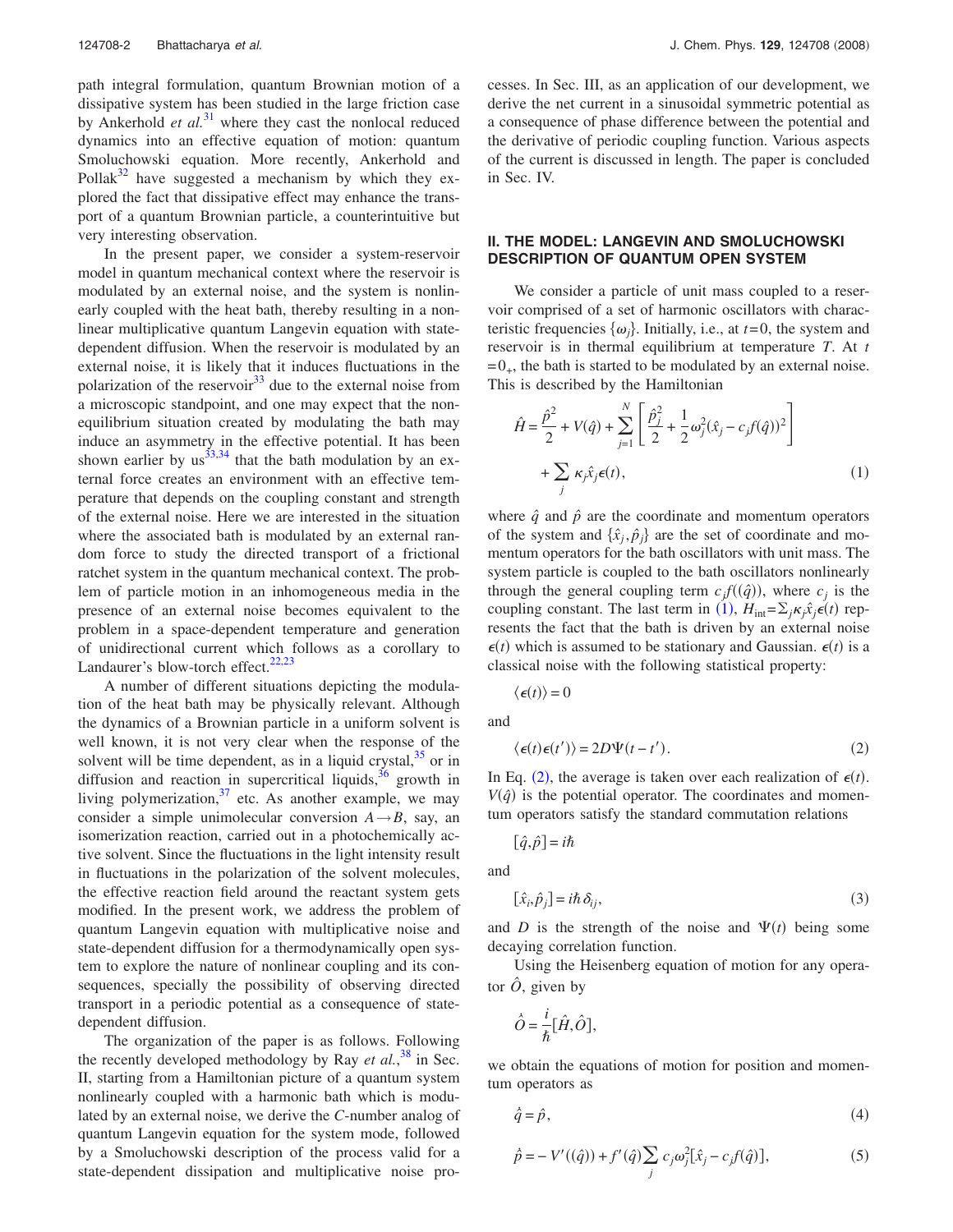$$
\dot{\hat{x}}_j = \hat{p}_j,\tag{6}
$$

$$
\dot{\hat{p}}_j = -\omega_j^2(\hat{x}_j - c_j f(\hat{q})) - \kappa_j \epsilon(t)\hat{I},\tag{7}
$$

where  $\hat{I}$  is the unit operator. In the above equations the dot( $\cdot$ ) denotes derivative with respect to time and the prime  $(1)$ indicates derivative with respect to  $\hat{q}$ .

Now eliminating the bath variables in usual manner, we obtain the equations of motion for the system variables as

$$
\hat{q} = \hat{p},
$$
\n
$$
\hat{p} = -V'(\hat{q}(t)) - f'(\hat{q}(t)) \int_0^t \gamma(t - t') f'(\hat{q}(t')) \hat{p}(t') dt'
$$
\n
$$
+ f'(\hat{q}(t)) \hat{\eta}(t) + f'(\hat{q}(t)) \pi(t) \hat{I},
$$
\n(8)

where

$$
\pi(t) = -\int_0^t dt' \varphi(t - t') \epsilon(t'), \qquad (9)
$$

$$
\gamma(t) = \sum_{j=1}^{N} c_j^2 \omega_j^2 \cos \omega_j t,
$$
\n(10)

$$
\varphi(t) = \sum_{j=1}^{N} c_j \omega_j \kappa_j \sin \omega_j t,
$$
\n(11)

and  $\hat{\eta}(t)$  is the internal thermal noise operator given by

$$
\hat{\eta}(t) = \sum_{j=1}^{N} c_j \omega_j^2 \left\{ [\hat{x}(0) - c_j f(\hat{q}(0))] \cos \omega_j t + \frac{\hat{p}_j(0)}{\omega_j} \sin \omega_j t \right\},\tag{12}
$$

with the statistical properties

$$
\langle \hat{\eta}(t) \rangle_{\text{QS}} = 0,\tag{13}
$$

$$
\frac{1}{2}\langle \hat{\eta}(t)\hat{\eta}(t') + \hat{\eta}(t')\hat{\eta}(t)\rangle_{\text{QS}} \n= \frac{1}{2}\sum_{j=1}^{N} c_j^2 \omega_j^2 \hbar \omega_j \coth\left(\frac{\hbar \omega_j}{2k_B T}\right) \cos \omega_j (t - t').
$$
\n(14)

Here  $\langle \cdots \rangle_{\rm QS}$  implies quantum statistical average on bath degrees of freedom and is defined as

$$
\langle \hat{O} \rangle_{\text{QS}} = \frac{\text{Tr}\left[\hat{O} \exp\left(\frac{-H_B}{k_B T}\right)\right]}{\text{Tr}\left[\exp\left(\frac{-H_B}{k_B T}\right)\right]}
$$
(15)

for any bath operator  $\hat{O}(\hat{x}_j, \hat{p}_j)$ , where

$$
H_B = \sum_{j=1}^{N} \left[ \frac{\hat{p}_j^2}{2} + \frac{1}{2} \omega_j^2 (\hat{x} - c_j f(\hat{q}))^2 \right] \text{ at } t = 0.
$$
 (16)

Let us now carry out a quantum mechanical averaging of the operator equation  $(8)$  to get

$$
\langle \dot{\hat{q}} \rangle_{\mathbf{Q}} = \langle \hat{p} \rangle_{\mathbf{Q}},\tag{17}
$$

$$
\langle \hat{\rho} \rangle_{Q} = - \langle V'(\hat{q}(t)) \rangle_{Q}
$$
  
 
$$
- \left\langle f'(\hat{q}(t)) \int_{0}^{t} dt' \gamma(t - t') f'(\hat{q}(t')) \hat{p}(t') \right\rangle_{Q}
$$
  
 
$$
+ \langle f'(\hat{q}) \hat{\eta}(t) \rangle_{Q} + \langle f'(\hat{q}) \rangle_{Q} \pi(t), \qquad (18)
$$

where the quantum mechanical average  $\langle \cdots \rangle_Q$  is taken over the initial product-separable quantum states of the particle and the bath oscillators at  $t=0$ ,  $|\phi\rangle\{|\alpha_1\rangle|\alpha_2\rangle\cdots|\alpha_N\rangle\}$ . Here  $|\phi\rangle$ denotes any arbitrary initial state of the system and  $\{|\alpha_j\rangle\}$ corresponds to the initial coherent state of the *j*th bath oscillator.  $\langle \hat{\eta}(t) \rangle_{\mathbb{Q}}$  is now a classical-like noise term, which because of the quantum mechanical averaging, in general, is a nonzero number and is given by

$$
\langle \hat{\eta}(t) \rangle_{Q} = \sum_{j=1}^{N} \left[ c_j \omega_j^2 \left\{ \left[ \langle \hat{x}_j(0) \rangle_Q - c_j \langle f(\hat{q}(0)) \rangle_Q \right] \cos \omega_j t + \frac{\langle \hat{p}_j(0) \rangle_Q}{\omega_j} \sin \omega_j t \right\} \right].
$$
 (19)

To realize  $\langle \hat{\eta}(t) \rangle$ <sup>Q</sup> as an effective *C*-number noise, we now introduce the ansatz<sup>38</sup> that the momenta  $\langle \hat{p}_j(0) \rangle_Q$  and the shifted coordinate  $(\langle \hat{x}_j(0) \rangle_Q - c_j \langle f(\hat{q}(0)) \rangle_Q$  of the bath oscillators are distributed according to the canonical distribution of Gaussian form,

$$
P_j = N \exp\left\{-\frac{\langle \hat{p}(0)\rangle_Q^2 + \omega_j^2[\langle \hat{x}_j(0)\rangle_Q - c_j \langle f(\hat{q}(0))\rangle_Q]^2}{2\hbar \omega_j(\overline{n}_j(\omega_j) + \frac{1}{2})}\right\}
$$
(20)

so that for any quantum mechanical mean value of operator  $\langle \hat{O} \rangle_{\text{Q}}$  which is a function of bath variables, its statistical average  $\langle \cdots \rangle_S$  is

$$
\langle(\hat{O})_{Q}\rangle_{S} = \int \left[ \langle \hat{O} \rangle_{Q} P_{j} d\{\omega_{j}^{2} [\langle \hat{x}_{j}(0) \rangle_{Q} - c_{j} \langle f(\hat{q}(0)) \rangle] \} d\langle \hat{p}_{j}(0) \rangle_{Q} \right].
$$
\n(21)

In Eq. (20)  $\bar{n}_j(\omega_j)$  is the average thermal photon number of the *j*th bath oscillator at temperature *T* and is given by

$$
\bar{n}_j(\omega_j) = \frac{1}{\exp\left(\frac{\hbar \omega_j}{k_B T}\right) - 1}.
$$
\n(22)

The distribution  $P_j$  given by Eq. (20) and the definition of statistical average imply that the *C*-number noise  $\langle \hat{\eta}(t) \rangle_{\mathbb{Q}}$ given by Eq.  $(19)$  must satisfy<sup>38</sup>

$$
\langle \langle \hat{\eta}(t) \rangle_{Q} \rangle_{S} = 0, \tag{23}
$$

$$
\langle \langle \hat{\eta}(t) \hat{\eta}(t') \rangle_{Q} \rangle_{S} = \frac{1}{2} \sum_{j=1}^{N} c_{j}^{2} \omega_{j}^{2} \hbar \omega_{j} \coth\left(\frac{\hbar \omega_{j}}{2k_{B}T}\right) \cos \omega_{j} (t - t').
$$
\n(24)

Now to obtain a finite result in the continuum limit, the coupling functions  $c_j = c(\omega)$  and  $\kappa_j = \kappa(\omega)$  are chosen as  $c(\omega)$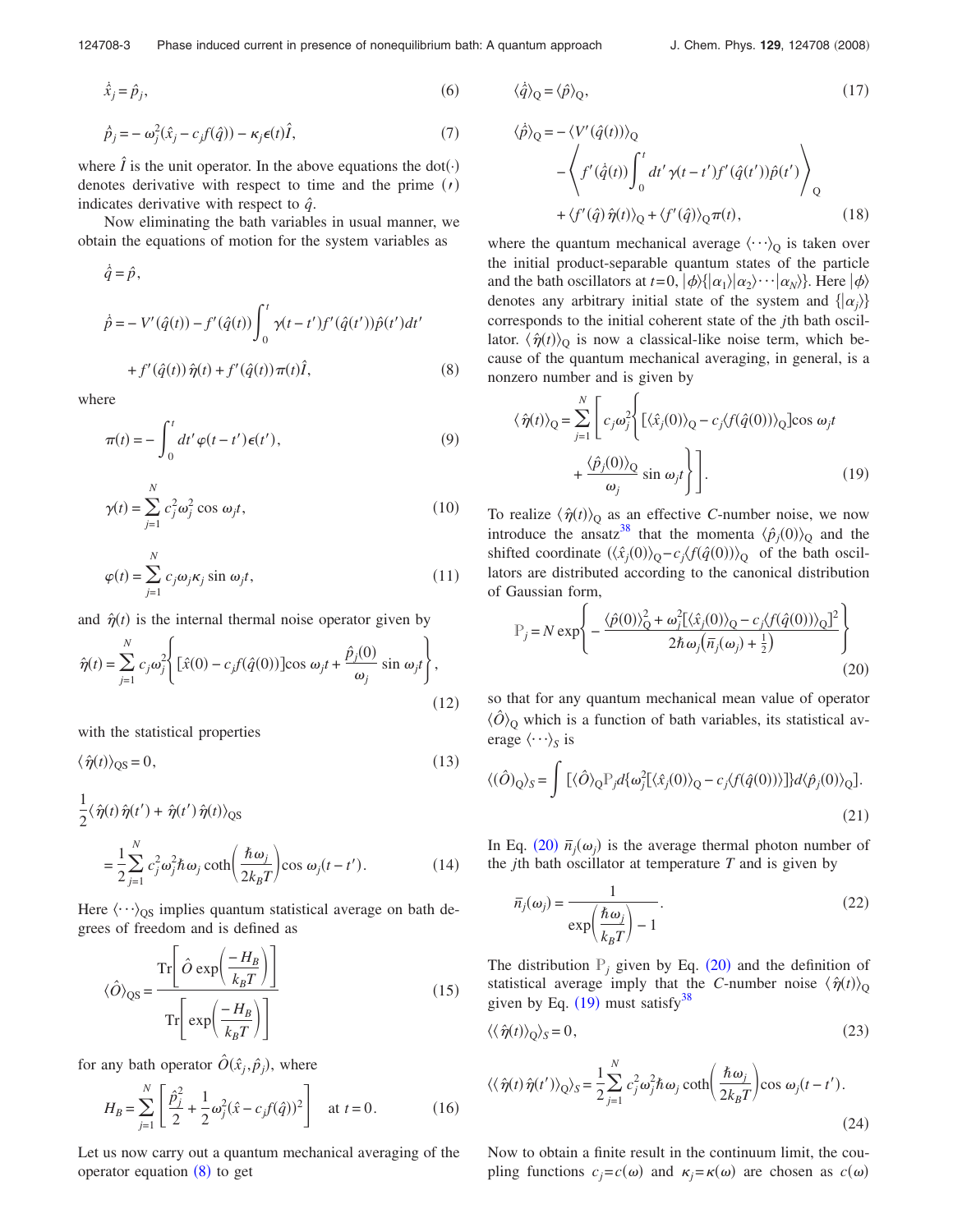$= c_0/\omega \sqrt{\tau_c}$  and  $\kappa(\omega) = \kappa_0 \omega \sqrt{\tau_c}$ , respectively. Consequently  $\gamma(t)$  and  $\varphi(t)$  reduce to the following form:

$$
\gamma(t) = \frac{c_0^2}{\tau_c} \int_0^\infty d\omega \mathcal{D}(\omega) \cos \omega t \tag{25}
$$

and

$$
\varphi(t) = c_0 \kappa_0 \int_0^\infty d\omega \omega \mathcal{D}(\omega) \sin \omega t, \qquad (26)
$$

where  $c_0$  and  $\kappa_0$  are constants and  $1/\tau_c$  is the cutoff frequency of the oscillators.  $\tau_c$  may be characterized as the correlation time of the bath and  $\mathcal{D}(\omega)$  is the density of modes of the heat bath which is assumed to be Lorentzian,

$$
\mathcal{D}(\omega) = \frac{2}{\pi} \frac{1}{\tau_c(\omega^2 + \tau_c^{-2})}.
$$
\n(27)

With these forms of  $\mathcal{D}(\omega)$ ,  $c(\omega)$ , and  $\kappa(\omega)$ ,  $\gamma(t)$  and  $\varphi(t)$  take the following form:

$$
\gamma(t) = \frac{c_0^2}{\tau_c} \exp(-t/\tau_c) = \frac{\Gamma}{\tau_c} \exp(-t/\tau_c)
$$
\n(28)

and

$$
\varphi(t) = \frac{c_0 \kappa_0}{\tau_c} \exp(-t/\tau_c),\tag{29}
$$

with  $\Gamma = c_0^2$ . For  $\tau_c \rightarrow 0$ , Eqs. (28) and (29) reduce to  $\gamma(t)$  $=2\Gamma \delta(t)$  and  $\varphi(t) = 2c_0 \kappa_0 \delta(t)$ , respectively. The noise correlation function (24) becomes

$$
\langle \langle \hat{\eta}(t) \hat{\eta}(t') \rangle_Q \rangle_S
$$
  
=  $\frac{1}{2} \frac{c_0^2}{\tau_c} \int_0^\infty d\omega \hbar \omega \coth \left( \frac{\hbar \omega}{2k_B T} \right) \cos \omega (t - t') \mathcal{D}(\omega).$  (30)

It is important to mention the fact that until now Eq.  $(30)$  is an exact expression for quantum statistical average of  $\hat{\eta}(t)$   $\hat{\eta}(t')$ , i.e., for the two time correlation. We now resort to the following approximation. As  $\hbar \omega \coth(\hbar \omega/2k_BT)$  is a much more smooth function of  $\omega$  than the remaining part of integral in Eq.  $(30)$ , at least for not very low temperature, the integral can be approximated as

$$
\langle \langle \hat{\eta}(t) \hat{\eta}(t') \rangle_Q \rangle_S
$$
  
\n
$$
\approx \frac{1}{2} \frac{c_0^2}{\tau_c} \hbar \omega_0 \coth\left(\frac{\hbar \omega_0}{2k_B T}\right) \int_0^\infty d\omega \cos \omega(t - t') \mathcal{D}(\omega), \quad (31)
$$

 $\omega_0$  is the average bath frequency. This approximation is well known and frequently used in quantum optics for weak coupling scheme.<sup>24</sup> Using Eq.  $(27)$  we thus have the expression for two time correlation as

$$
\langle \langle \hat{\eta}(t) \hat{\eta}(t') \rangle_{Q} \rangle_{S} = D_0 \delta(t - t')
$$
 (32)

where

$$
D_0 = \frac{\Gamma}{2} \hbar \omega_0 \left( \overline{n}(\omega_0) + \frac{1}{2} \right).
$$
 (33)

Here it is pertinent to comment that *our above assumption is not valid at very low temperature*. In this regard, our development cannot be claimed as a fully quantum treatment, rather, a quasiclassical one, although ansatz Eq. (20), which is the canonical thermal Wigner distribution function for a shifted harmonic oscillator and always remains a positive definite function contains the quantum information of the bath. A special advantage of using this distribution function is that it remains valid as a pure state nonsingular distribution function even, at *T*=0. Thus from the very mode of our development it is clear that barring the calculation of two time correlation function, Eq.  $(33)$ , rest of our treatment is truly quantum mechanical in nature.

Writing  $q = \langle \hat{q} \rangle_{\mathbb{Q}}$  and  $p = \langle \hat{p} \rangle_{\mathbb{Q}}$  for brevity, we can now rewrite Eqs.  $(17)$  and  $(18)$  as

$$
\dot{q} = p,\tag{34}
$$

$$
\dot{p} = -\langle V'(\hat{q}) \rangle_{Q} - \Gamma \langle [f'(\hat{q})]^{2} \hat{p} \rangle_{Q} + \langle f'(\hat{q}) \rangle_{Q} \eta(t) + \langle f'(\hat{q}) \rangle \pi(t),
$$
\n(35)

where  $\eta(t) = \langle \eta(t) \rangle_{\text{Q}}$  and is a classical-like noise term. In writing Eq.  $(35)$  we have made use of the fact that the correlation time of the reservoir is very short, i.e.,  $\tau_c \rightarrow 0$ .

We now add  $V(q')$ ,  $\Gamma[f'(q)]^2 p$  and  $f'(q)\xi(t)$  on both sides of Eq.  $(35)$  and rearrange it to obtain

$$
\dot{q} = p,\tag{36}
$$

$$
p = -V'(q) + Q_V - \Gamma[f'(q)]^2 p + Q_1 + f'(q)\xi(t) + f'(q) + Q_2,
$$
\n(37)

where  $\xi(t) = \eta(t) + \pi(t)$  being effective noise and

$$
Q_V = V'(q) - \langle V'(\hat{q}) \rangle_Q,
$$
  
\n
$$
Q_1 = \Gamma[[f'(q)]^2 p - \langle [f'(\hat{q})]^2 \hat{p} \rangle_Q],
$$
\n(38)

and

$$
Q_2 = \xi(t) \big[ \langle [f'(\hat{q}) - f'(q)] \ .
$$

Referring to the quantum nature of the system in the Heisenberg picture we now write the system operator  $\hat{q}$  and  $\hat{p}$  as

$$
\hat{q} = q + \delta \hat{q},
$$
  

$$
\hat{p} = p + \delta \hat{p},
$$
 (39)

where  $q = \langle \hat{q} \rangle_Q$  and  $p = \langle \hat{p} \rangle_Q$  are the quantum mechanical mean values and  $\delta \hat{q}$  and  $\delta \hat{p}$  are the operators and they are quantum fluctuations around their respective mean values. By construction  $\langle \delta \hat{q} \rangle_{Q} = \langle \delta \hat{p} \rangle_{Q} = 0$  and they also follow the usual commutation relation  $\left[\delta \hat{q}, \delta \hat{p}\right] = i\hbar$ . Using Eq. (39) in  $V'(\hat{q})$ ,  $[f'(\hat{q})]^2 \hat{p}$ , and  $f'(\hat{q})$  and a Taylor series expansion in  $\delta \hat{q}$  around *q*,  $Q_V$ ,  $Q_1$ , and  $Q_2$  can be obtained as

$$
Q_V = -\sum_{n \ge 2} \frac{1}{n!} V^{n+1}(q) \langle \delta \hat{q}^n \rangle_Q,
$$
\n(40)

$$
Q_1 = -\Gamma[2pf'(q)Q_f + pQ_3 + 2f'(q)Q_4 + Q_5],\tag{41}
$$

and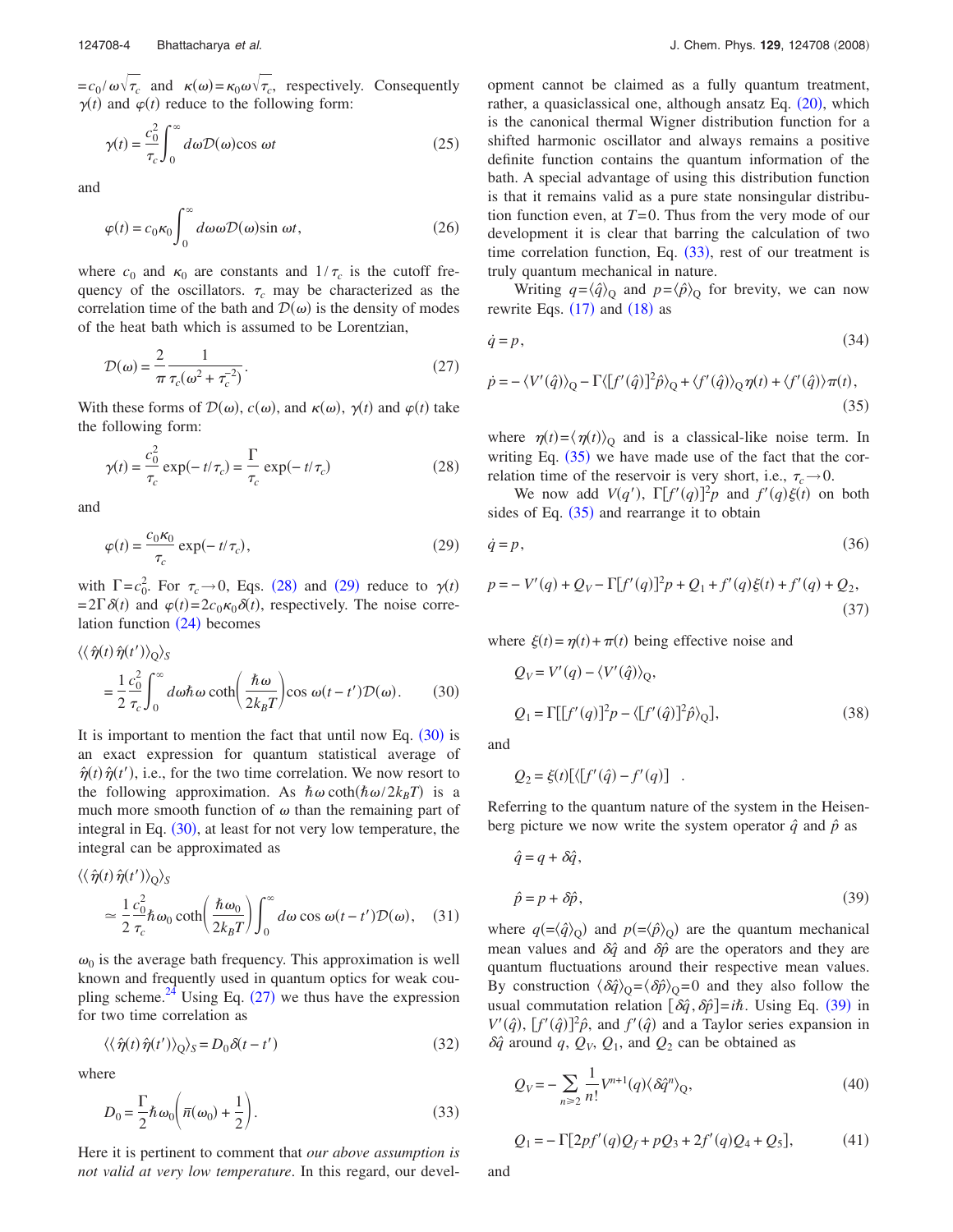$$
Q_2 = \xi(t)Q_f,\tag{42}
$$

where

$$
Q_f = \sum_{n\geq 2} \frac{1}{n!} f^{n+1}(q) \langle \delta \hat{q}^n \rangle_Q,
$$
  
\n
$$
Q_3 = \sum_{m\geq 1} \sum_{n\geq 1} \frac{1}{m!} \frac{1}{n!} f^{m+1}(q) f^{n+1}(q) \langle \delta \hat{q}^m \delta \hat{q}^n \rangle_Q,
$$
  
\n
$$
Q_4 = \sum_{n\geq 1} \frac{1}{n!} f^{n+1}(q) \langle \delta \hat{q}^n \delta \hat{p} \rangle_Q,
$$
\n(43)

and

$$
Q_5 = \sum_{m \geq 1} \sum_{n \geq 1} \frac{1}{m!} \frac{1}{n!} f^{m+1}(q) f^{n+1}(q) \langle \delta \hat{q}^m \delta \hat{q}^n \delta \hat{p} \rangle_Q.
$$

From the above expression it is evident that  $Q_V$  represents quantum correction due to nonlinearity of the system potential and  $Q_1$  and  $Q_2$  represent quantum corrections due to nonlinearity of the system-bath coupling function. Using Eqs.  $(40)$ – $(42)$ , we get the dynamical equations for system variable from Eqs.  $(35)$  and  $(8)$  as

$$
\dot{q} = p,
$$
\n
$$
\dot{p} = -V'(q) + Q_V - \Gamma[f'(q)]^2 p - 2\Gamma p f'(q) Q_f - \Gamma p Q_3
$$
\n
$$
- 2\Gamma f'(q) Q_4 - \Gamma Q_5 + f'(q) \xi(t) + Q_f \xi(t).
$$
\n(44)

The above equations contain a quantum multiplicative noise term  $Q_f \xi(t)$  in addition to the usual classical contribution  $f'(q)\xi(t)$ . The classical limit of the above equation, apart from the term  $\pi(t)$ , was obtained earlier by Lindenberg and Seshadri.<sup>39</sup> Moreover, quantum dispersion due to nonlinearity of the potential and of the coupling function in the Hamiltonian make their felt presence in Eq. (44).

It is well known and documented in literature $40,41$  that when the fluctuation is state dependent or equivalently when the noise is multiplicative with respect to the system variable, which is a manifestation of nonlinear nature of systembath coupling function, the traditional adiabatic elimination of fast variables in overdamped limit does not provide correct result. To obtain a correct equilibrium distribution Sancho *et al.*<sup>40</sup> had proposed an alternative approach in the case of multiplicative noise system. By carrying out a systematic expansion of the relevant variables in power of  $\Gamma^{-1}$ and neglecting terms smaller than  $O(\Gamma^{-1})$ , they obtained the dynamical equation of motion for position coordinate. We follow the same procedure in our context. In this limit the transient correction terms  $Q_4$  and  $Q_5$  do not affect the dynamics of the position<sup>38</sup> which varies in a much more slower time scale in the overdamped limit. So the equations governing the dynamics of the system variables are

$$
\dot{q} = p,
$$
  
\n
$$
\dot{p} = -V'(q) + Q_V - \Gamma h(q)p + g(q)\xi(t),
$$
\n(45)

$$
h(q) = [f'(q)]^2 + 2f'(q)Q_f + Q_3
$$
\n(46)

and

$$
g(q) = f'(q) + Q_f. \tag{47}
$$

The function  $g(q)$  arises due to nonlinearity of the systembath coupling function  $f(q)$ , where  $Q_f$  is the quantum correction to the classical contribution  $f'(q)$ . For a linear coupling function  $g(q)$  reduces to a constant term and consequently, the noise in Eq.  $(45)$  appears additively.

One can now easily identify Eq. (45) as the *C*-number analog of the quantum Langevin equation, where  $\Gamma h(q)$  is the state-dependent damping,  $\eta(t)$  the thermal noise, arises due to the system-bath interaction, and  $\pi(t)$  arise due to the bath modulation by the external noise  $\varepsilon(t)$ . The statistical properties of  $\pi(t)$  is

$$
\langle \pi(t) \rangle = 0,
$$

$$
\langle \pi(t)\pi(t')\rangle = 2D\int_0^t dt'' \int_0^t dt'''\varphi(t-t'')\varphi(t'-t''')\Psi(t''-t'''),
$$
\n(48)

where  $\langle \cdots \rangle$  denotes the ensemble average over each realization of  $\epsilon(t)$ . At this point we assume that the external noise  $\epsilon(t)$  is  $\delta$  correlated,

$$
\langle \epsilon(t)\epsilon(t')\rangle = 2D\,\delta(t-t').
$$

Then the correlation function of  $\pi(t)$  becomes in the limit  $\tau_c \rightarrow 0$ ,

$$
\langle \pi(t)\pi(t')\rangle = 2D\Gamma\kappa_0^2 \delta(t - t'),\tag{49}
$$

and consequently the effective noise  $\xi(t)$  has correlation

$$
\langle \xi(t)\xi(t')\rangle = 2D_R\delta(t-t'),
$$

where  $D_R = (D_0 + D\kappa_0^2)\Gamma$ . Following the method of Sancho *et al.*<sup>40</sup> we obtain the Fokker–Planck equation in position space corresponding to Langevin equation  $(45)$ ,

$$
\frac{\partial P(q,t)}{\partial t} = \frac{\partial}{\partial q} \left[ \frac{V'(q) - Q_V}{\Gamma h(q)} \right] P(q,t)
$$

$$
+ D_R \frac{\partial}{\partial q} \left[ \frac{g(q)g'(q)}{\Gamma(h(q))^2} \right] P(q,t)
$$

$$
+ D_R \frac{\partial}{\partial q} \left[ \frac{g(q)}{\Gamma h(q)} \frac{\partial}{\partial q} \frac{g(q)}{\Gamma h(q)} \right] P(q,t).
$$
(50)

According to Stratonovich description, $41$  the Langevin equation corresponding to the above Fokker–Planck equation is

$$
\dot{q} = -\frac{V'(q) - Q_V}{\Gamma h(q)} - D_R \frac{g(q)g'(q)}{\Gamma[h(q)]^2} + \frac{g(q)}{\Gamma h(q)} \xi(t). \tag{51}
$$

Equation (51) is the *C*-number quantum Langevin equation for multiplicative noise with state-dependent dissipation in the overdamped limit, when the associated thermal bath is modulated externally by a  $\delta$ -correlated Gaussian noise.

where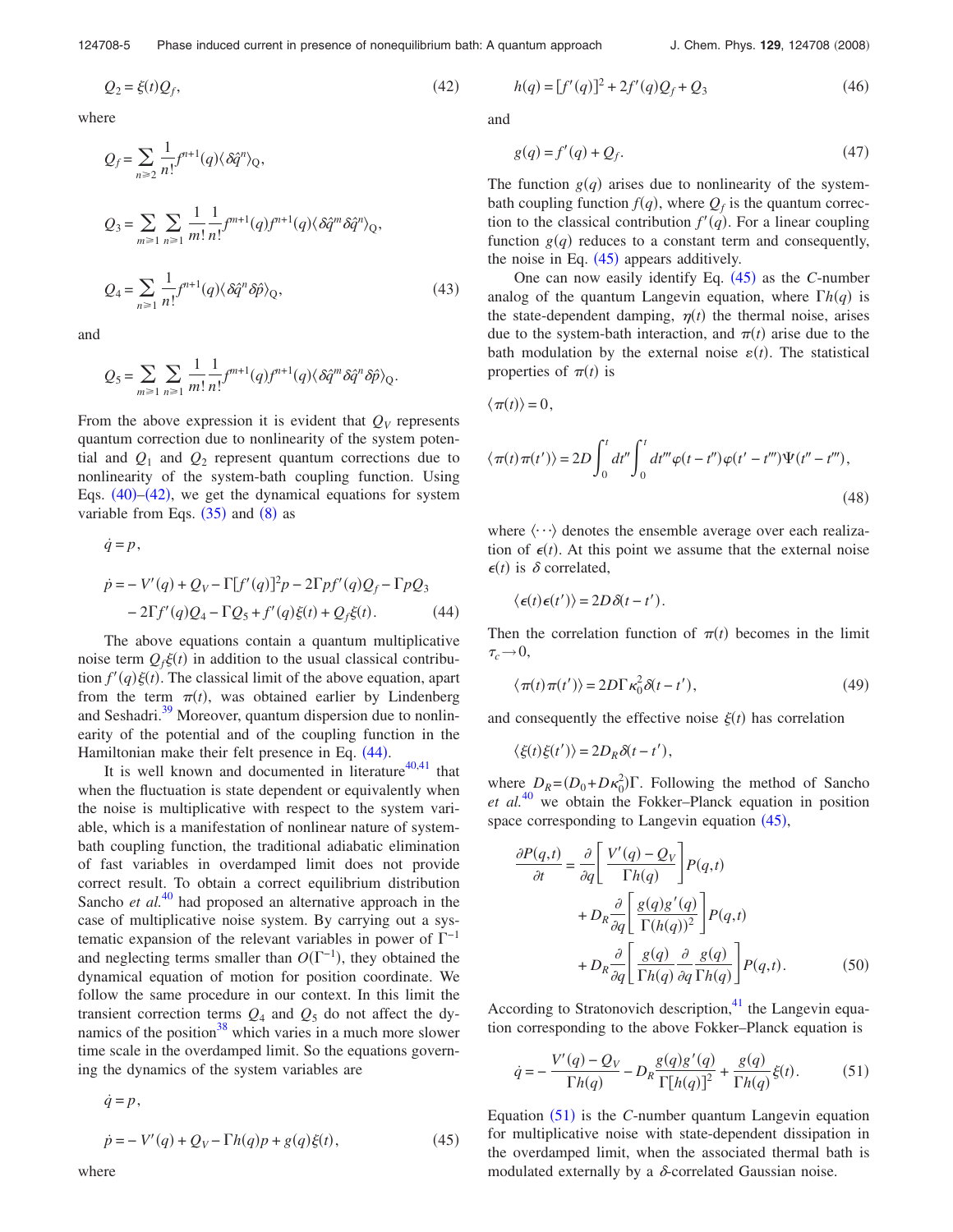### **III. PHASE INDUCED CURRENT**

The Fokker–Planck equation  $(50)$  can be written in a more compact form as

$$
\frac{\partial P(q,t)}{\partial t} = \frac{\partial}{\partial q} \frac{1}{\Gamma h(q)} \left[ V'(q) - Q_V + \frac{D_R}{\Gamma} \frac{\partial}{\partial q} \frac{g^2(q)}{h(q)} \right] P(q,t),\tag{52}
$$

from which the stationary current can be obtained as

$$
J = -\frac{1}{\Gamma h(q)} \left[ \frac{D_R}{\Gamma} \frac{d}{dq} \frac{g^2(q)}{h(q)} + (V'(q) - Q_V) \right] P_{\rm st}(q). \tag{53}
$$

Integrating Eq.  $(53)$  we obtain the expression of stationary probability density in terms of stationary current as

$$
P_{\rm st}(q) = \frac{e^{-\phi(q)}h(q)}{g^2(q)} \left[ \frac{g^2(0)}{h(0)} P_{\rm st}(0) - J \frac{\Gamma^2}{D_R} \int_0^q h(q') e^{\phi(q')} dq' \right],\tag{54}
$$

where

$$
\phi(q) = \frac{\Gamma}{D_R} \int_0^q \frac{(V'(q) - Q_V)h(q')}{g^2(q')} dq'
$$

is the effective potential. Any tilt of the effective potential  $\phi(q)$  makes the transition between the left to right and right to left of the Brownian particle unequal and thereby creates a directed mass motion. If  $[\bar{V}'(q)/g^2(q)/h(q)]$  and  $[Q_V(q)/g^2(q)/h(q)]$  are periodic with same period, there will be no symmetry breaking of initial potential and  $\phi(q)$  will remain symmetric periodic with same period. Nonintegrability of  $\phi(q)$  will create spatial symmetry breaking, and consequently, there will be a net mass flow in a particular direction.

We now consider a symmetric periodic potential with periodicity  $2\pi$  and periodic derivative of coupling function with the same periodicity, i.e.,  $V(q+2\pi) = V(q)$  and  $f'(q)$ +2 $\pi$ )= $f'(q)$ . Consequently,  $Q_V$ ,  $h(q)$ , and  $g(q)$  are also periodic function of  $q$  with period  $2\pi$ . Now applying the periodic boundary condition on  $P_{\text{st}}$ , i.e.,  $P_{\text{st}}(q+2\pi) = P_{\text{st}}(q)$  we have from Eq.  $(54)$ 

$$
\frac{g^2(0)}{h(0)}P_{\rm st}(0) = \frac{\Gamma^2}{D_R} J \left[ \frac{1}{1 - e^{\phi(2\pi)}} \right] \int_0^{2\pi} h(q) e^{\phi(q)} dq. \tag{55}
$$

By applying the normalization condition on stationary probability distribution given by  $\int_0^{2\pi} P_{st}(q) dq = 1$ , we get from Eq.  $(54)$ 

$$
\int_{0}^{2\pi} \frac{e^{-\phi(q)h(q)}}{g^{2}(q)} \left[ \frac{g^{2}(0)}{h(0)} P_{\text{st}}(0) - J \frac{\Gamma^{2}}{D_{R}} \int_{0}^{q} dq'h(q') \exp(\phi(q')) \right] dq = 1.
$$
 (56)

Now eliminating  $(D_R/\Gamma)g^2(0)/h(0)P_{st}(0)$  from Eqs. (55) and  $(56)$  we obtain the expression for stationary current as

$$
J = \frac{D_R}{\Gamma^2} (1 - e^{\phi(2\pi)}) \left\{ \int_0^{2\pi} \frac{h(q)}{g^2(q)} e^{-\phi(q)} dq \int_0^{2\pi} h(q') e^{\phi(q')} dq' - [1 - e^{\phi(2\pi)}] \int_0^{2\pi} \left( \frac{h(q)}{g^2(q)} e^{-\phi(q)} \int_0^q h(q') e^{\phi(q')} dq' \right) dq \right\}^{-1}.
$$
\n(57)

From the condition of periodicity of potential and different quantum correction terms it is apparent that for the periodic potential and the periodic derivative of coupling function with same period,  $\phi(2\pi)=0$ . Therefore, the numerator of the expression for current Eq.  $(57)$  reduces to zero. We thus conclude that there is no occurrence of current for a periodic potential and periodic derivative of coupling with same periodicity as there will be no symmetry breaking mechanism.

In this paper, we follow Barik *et al.*<sup>38</sup> approach to calculate the quantum correction terms (for details, see Appendix A). Instead of calculating quantum dispersion terms  $\langle \delta \hat{q}^n \rangle_Q$  via numerical simulation of the coupled Eq. (A3) using appropriate physically motivated boundary conditions, in this paper we have carried out direct analytical calculations to find approximated value for the same. Neglecting the term  $\delta \dot{\rho}$  term from Eq. (A2) in overdamped limit, we get

$$
\frac{d}{dt}\delta\hat{q} = \frac{1}{\Gamma[f'(q)]^2}[-V''(q)\delta\hat{q} - 2\Gamma pf'(q)f''(q)\delta\hat{q} \n+ \xi(t)f''(q)\delta\hat{q}] + O(\delta\hat{q}^2).
$$
\n(58)

We then obtain the following equations for  $\langle \delta \hat{q}^n \rangle_Q$  in the lowest order, using Eq. (58):

$$
\frac{d}{dt}\langle \delta \hat{q}^2 \rangle_{Q} = \frac{2}{\Gamma[f''(q)]^2} \left[ -V''(q)\langle \delta \hat{q}^2 \rangle_{Q} - 2\Gamma p f'(q) f''(q) \langle \delta \hat{q}^2 \rangle_{Q} \right] + \xi(t)f''(q)\langle \delta \hat{q}^2 \rangle_{Q}.
$$
\n(59)

At this point we want to mention the fact that we have neglected the terms  $O(\langle \delta \hat{q}^3 \rangle_Q)$ . One can compute the leading order quantum correction term  $\langle \delta \hat{q}^2 \rangle_Q$  by neglecting the higher-order coupling terms in the square bracket in Eq.  $(59)$ and rewrite it as

$$
d\langle\delta\hat{q}^2\rangle_{\mathbf{Q}}=-\frac{2}{\Gamma[f'(q)]^2}V''(q)\langle\delta\hat{q}^2\rangle_{\mathbf{Q}}dt.
$$

In the overdamped limit, we get the following equation from deterministic classical motion:

$$
dq = -\frac{V'(q)}{\Gamma[f'(q)]^2}dt.
$$

The last two expressions on integration gives

$$
\langle \delta \hat{q}^2 \rangle_{\mathbf{Q}} = \Delta_q [V'(q)]^2, \tag{60}
$$

where

$$
\Delta_q = \frac{\langle \delta \hat{q}^2 \rangle^0_{\mathcal{Q}}}{[V'(q)]^2},
$$

and  $q^0$  is a quantum mechanical mean position at which  $\langle \delta \hat{q}^2 \rangle_{\mathbf{Q}}$  becomes minimum,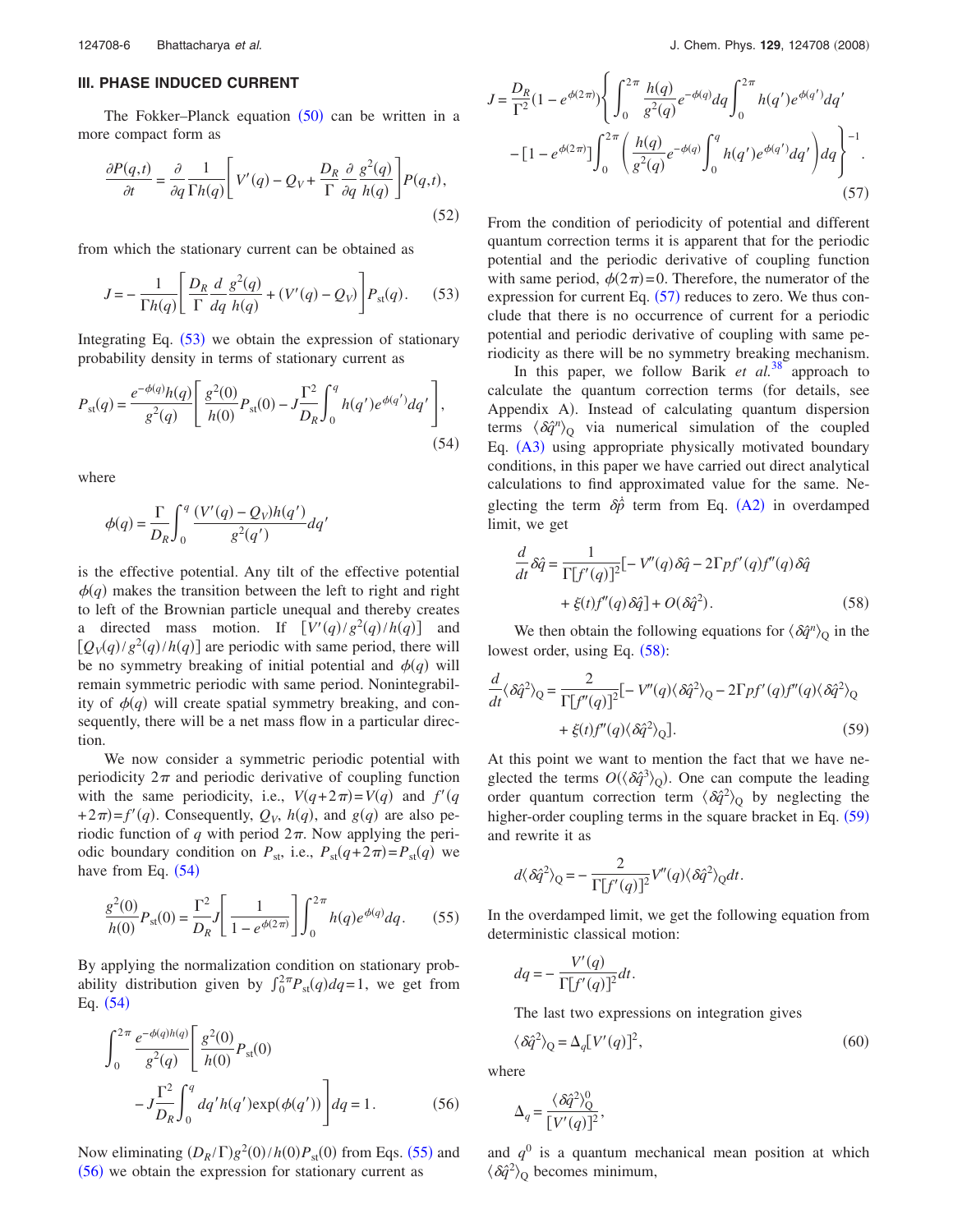$$
\langle \delta \hat{q}^2 \rangle_{\mathbf{Q}}^0 = \frac{\hbar}{2 \omega_0},
$$

 $\omega_0$  being defined earlier.

It had been show by Bütikker<sup>18</sup> that for an inhomogeneous medium where the friction is state dependent, a classical particle moving in a symmetric potential in the presence of a sinusoidally modulated space-dependent diffusion with same periodicity experiences a net drift force resulting in generation of current. This current is basically due to the phase difference between the potential and the statedependent friction.

We are now in a position to discuss the numerical implementation of our development to establish the applicability and potentiality of our formalism. We explore, in the spirit of Bütikker, but in the present quantum mechanical context where the associated bath is modulated by an external Gaussian white noise, the possibility of generation of directed mass motion (due to the phase difference between the potential and dissipation which breaks the principle of detailed balanced). In the numerical applications of our key equation, Eq.  $(57)$ , we consider the following sinusoidal periodic and symmetric potential:

$$
V(q) = V_0[1 + \cos(q + \theta)].
$$
 (61)

In the above expression  $V_0$  stands for the barrier height and  $\theta$ is the externally controlled phase factor. In our application, the coupling function  $f(q) = (q + \alpha \sin q)$  is chosen in such a way so that the derivative of it appears as  $f'(q)$  $=(1+\alpha \cos q)$ . Here, the term  $\alpha$  can be considered as a modulation parameter. As a result of this the second order quantum correction reduces to  $\langle \delta \hat{q}^2 \rangle_Q = -\Delta_q V_0^2 \sin^2(q+\theta)$ . It is now clear that the correction to the potential in the leading order can be written as follows [see Eqs.  $(40)$ – $(43)$ ]:

$$
Q_V = -\frac{1}{2}\Delta_q V_0^3 \sin^3(q+\theta). \tag{62}
$$

In the same order, the quantum corrections,  $Q_f$  and  $Q_3$ , can be expressed as

$$
Q_f = -\frac{1}{2}\Delta_q \alpha V_0^2 \cos q \sin^2(q+\theta),
$$
  

$$
Q_3 = \Delta_q \alpha^2 V_0^2 \sin^2 q \sin^2(q+\theta).
$$
 (63)

The functions  $h(q)$  and  $g(q)$  can be estimated from Eqs.  $(46)$  and  $(47)$  using Eq.  $(63)$  as

$$
h(q) = (1 + \alpha \cos q)^2 - \Delta_q \alpha V_0^2 \cos q \sin^2(q + \theta)(1 + \alpha \cos q)
$$
  
+ 
$$
\Delta_q \alpha^2 V_0^2 \sin^2 q \sin^2(q + \theta),
$$

$$
g(q) = (1 + \alpha \cos q) - \frac{1}{2}\Delta_q \alpha V_0^2 \cos q \sin^2(q + \theta). \tag{64}
$$

In our numerical applications, we have used the parameters  $\langle \delta \hat{q}^2 \rangle_{Q}^{0} = \frac{1}{2}$ , the minimum uncertainty value,  $\Delta q = 0.5$ ,  $V_0 = 1.0$ ,  $\omega_0 = 1.0$ ,  $\alpha = 1.0$ ,  $T = 0.5$ ,  $\Gamma = 1.0$ , and  $\kappa_0 = 0.2$ , and we set the unit using  $\hbar = k_B = 1$ . In Fig. 1, we have plotted the potential  $\phi(q)$  against spatial coordinate q to demonstrate the breakdown of the spatial symmetry which is mainly responsible in generation of current in our formalism. In Fig. 2, we have shown the variation in current corresponding to Eq.  $(57)$  for various values of *D* such as 0.5, 1.0, and 1.5.



FIG. 1. Plot of effective potential as a function of *q* for  $\theta = 0.69\pi$  and  $D=1.0$ 

From the Fig. 2, it is clear that the current for  $\theta \neq 0$ ,  $n\pi$ , where  $n = \pm 1, \pm 2, \pm 3...$  there exists a phase induced current. This current *J* is a periodic function of the phase difference between modulations of potential and diffusion. The amplitude of current increases with the increase in the strength *D* of the external noise. This is due the fact that the "effective temperature" of the bath has been increased from its equilibrium temperature, when the bath being modulated by external noise. This is apparent from the expression of  $D_R$ . The origin of the current is in contrast to classical one proposed by Büttiker.<sup>18</sup>

From the above numerical application of our formalism it is quite clear that nonlinear system-bath coupling gives rise to a state-dependent noise and diffusion in a quantum system, when the bath is modulated by external noise. In the classical system, modulation of bath by  $\delta$ -correlated noise will not create any directed net mass flow.<sup>42</sup> But for a quantum system, for a periodic potential and for a periodic derivative the state-dependent "effective noise" may lead to symmetry breaking in the presence of a phase bias, when the



FIG. 2. Plot of current  $(J)$  as a function of phase difference  $(\theta)$  for different values of *D*.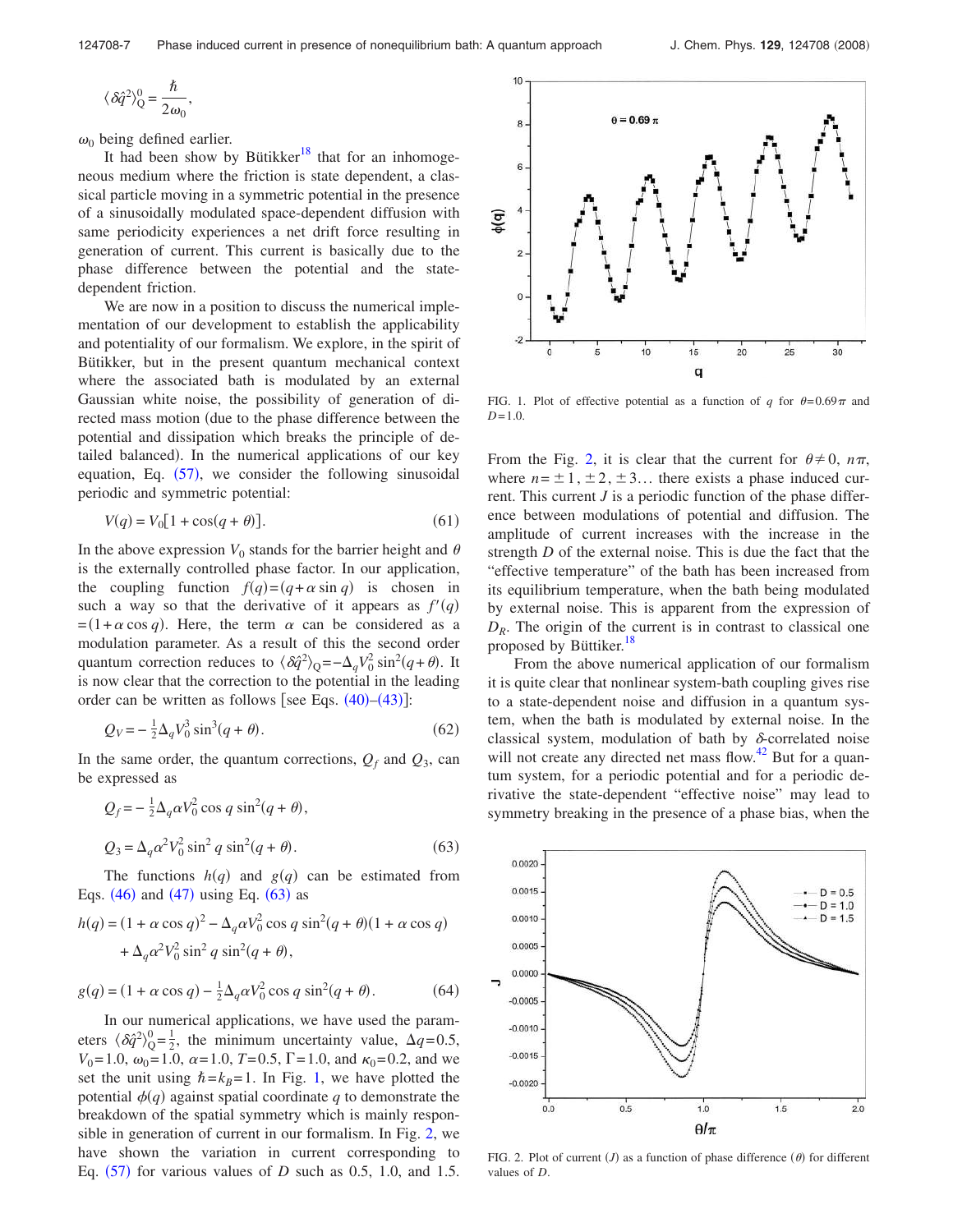associated bath is modulated by  $\delta$ -correlated noise. This generation of directional flow will vanish in the absence of the bias and the modulation of the bath by external noise. This phase induced phenomena are solely a quantum effect. This is the key issue of our present article.

#### **IV. CONCLUDING REMARKS**

We have developed a theory of diffusion of an open quantum system in inhomogeneous media. The quantum system is open in the sense that the associated bath is modulated by an external noise. Our approach is based on the systemreservoir model with nonlinear system-bath coupling. We then derive the quantum Langevin equation for multiplicative noises and a nonlinear dissipation. Then based on the methodology, developed by Barik *et al.*, <sup>38</sup> we obtain the *C*-number analog of quantum Langevin equation in the Markovian limit, which is coupled to a set of quantum correction equations developed order by order. A systematic expansion of the relevant variable in powers of inverse of the dissipation constant and use of large friction limit lead to a quantum analog of Smoluchowski equation for the state-dependent diffusion of a quantum open system. The openness is due to the modulation of associated quantum heath bath. It is apparent that the state dependence owes its origin to nonlinear coupling between the system and bath degrees of freedom. We have applied the formalism to the problem of diffusion of a quantum particle in a periodic potential where the derivative of coupling function is also periodic with same periodicity. We observe that a phase difference between these two spatially periodic modulations may give rise to a directed quantum current when the bath is modulated by  $\delta$ -correlated noise. This current vanishes in the classical limit if the modulation of bath is done by white noise. Phase induced current can only be obtained classically if the bath is modulated by colored noise. Of course, if the system is driven by any type of noise, there will be a generation of current always. But our point is that we are driving the bath, not the system, by the external noise. Thus the generation of current in this case and the nonlinearity in the effective potential is essentially a quantum effect. The extension of our formulation to the case when bath is modulated by colored noise is also worth pursuing. We hope to address this issue in near future.

#### **ACKNOWLEDGMENTS**

J.R.C. and S.C. would like to acknowledge the UGC, India, for funding through the schemes PSW-103/06-07 (ERO) and 32-304/2006 (SR). The authors wish to thank Dr. Suman Kumar Banik for his help and advice. Assistance from Dr. Debi Banerjee for preparing the manuscript is also acknowledged.

# **APPENDIX A: QUANTUM CORRECTION TERMS**

In this part of the appendix, we present the calculation of the required quantum correction terms. For detail description, we refer to Ref. 38. Referring to the quantum nature of the system in the Heisenberg picture we now write the system operators  $\hat{q}$  and  $\hat{p}$  as  $\hat{q} = q + \delta \hat{q}$  and  $\hat{p} = p + \delta \hat{p}$ , respectively.  $\delta \hat{q}$  and  $\delta \hat{p}$  represent quantum fluctuations around their respective mean values.

Following Barik *et al.*,<sup>38</sup> the time evolution of these correction terms can be computed using the following equations with the help of the operator Langevin equations  $(8)$  in the Markovian limit:

$$
\dot{\hat{q}} = \hat{p},
$$
\n
$$
\dot{\hat{p}} = -V'(\hat{q}) - \Gamma[f'(\hat{q})]^2 \hat{p} + f'(\hat{q}) \eta(t) + f'(\hat{q}) \pi(t),
$$
\n(A1)\n
$$
\delta \dot{\hat{q}} = \delta \hat{p},
$$

$$
\delta \hat{p} = -V''(q) \delta \hat{q} - \sum_{n\geq 2} \frac{1}{n!} V^{n+1}(q) [\delta \hat{q}^n - \langle \delta \hat{q}^n \rangle_Q]
$$
  
\n
$$
- \gamma \Bigg[ 2f'(q) f''(q) \delta \hat{q} + 2f'(q) \sum_{n\geq 2} \frac{1}{n!} f^{n+1}(q) [\delta \hat{q}^n - \langle \delta \hat{q}^n \rangle_Q]
$$
  
\n
$$
+ \sum_{m\geq 1} \sum_{n\geq 1} \frac{1}{m!} \frac{1}{n!} f^{m+1}(q) f^{n+1}(q) [\delta \hat{q}^m \delta \hat{q}^n - \langle \delta \hat{q}^m \delta \hat{q}^n \rangle_Q] \Bigg] p
$$
  
\n
$$
- \gamma \Bigg[ [f'(q)]^2 \delta \hat{p} + 2f'(q) \sum_{n\geq 1} \frac{1}{n!} f^{n+1}(q) [\delta \hat{q}^n \delta \hat{p}
$$
  
\n
$$
- \langle \delta \hat{q}^n \delta \hat{p} \rangle_Q \Big] + \sum_{m\geq 1} \sum_{n\geq 1} \frac{1}{m!} \frac{1}{n!} f^{m+1}(q) f^{n+1}(q) [\delta \hat{q}^m \delta \hat{q}^n \delta \hat{p}
$$
  
\n
$$
- \langle \delta \hat{q}^m \delta \hat{q}^n \delta \hat{p} \rangle_Q \Bigg] + \eta(t) \Bigg[ f''(q) \delta \hat{q} + \sum_{n\geq 2} \frac{1}{n!} f^{n+1}(q) [\delta \hat{q}^n - \langle \delta \hat{q}^n \rangle_Q] \Bigg].
$$
  
\n(A2)

At this point it is pertinent to mention the fact that the above equations were derived by Ray and co-workers using quantum mechanical average over the initial product-separable coherent bath states.

From the very mode of derivation, it is quite evident that the operator correction equations can be used to yield an infinite hierarchy of equations. For example, up to third order one can construct the following set of equations:

$$
\frac{d}{dt}\langle \delta \hat{q}^2 \rangle_Q = \langle \delta \hat{q} \delta \hat{p} + \delta \hat{p} \delta \hat{q} \rangle_Q,
$$
\n
$$
\frac{d}{dt}\langle \delta \hat{q} \delta \hat{p} + \delta \hat{p} \delta \hat{q} \rangle_Q
$$
\n
$$
= -2\chi(q, p)\langle \delta \hat{q}^2 \rangle_Q + 2\langle \delta \hat{q}^2 \rangle_Q - \eta f'(q) \rangle^2 \langle \delta \hat{q} \delta \hat{p} + \delta \hat{p} \delta \hat{q} \rangle_Q
$$
\n
$$
- \zeta(q, p)\langle \delta \hat{q}^3 \rangle_Q - 2\eta f'(q) f''(q) \langle \delta \hat{q}^2 \delta \hat{p} + \delta \hat{p} \delta \hat{q}^2 \rangle_Q,
$$
\n
$$
\frac{d}{dt}\langle \delta \hat{p}^2 \rangle_Q = -2\eta f'(q) \rangle^2 \langle \delta \hat{p}^2 \rangle_Q - \chi(q, p)\langle \delta \hat{q} \delta \hat{p} + \delta \hat{p} \delta \hat{q} \rangle_Q
$$
\n
$$
- \frac{1}{2}\zeta(p, q)\langle \delta \hat{q}^2 \delta \hat{p} + \delta \hat{p} \delta \hat{q}^2 \rangle_Q - 2\eta f'(q) f''(q)
$$
\n
$$
\times \langle \delta \hat{q} \delta \hat{p}^2 + \delta \hat{p}^2 \delta \hat{q} \rangle_Q,
$$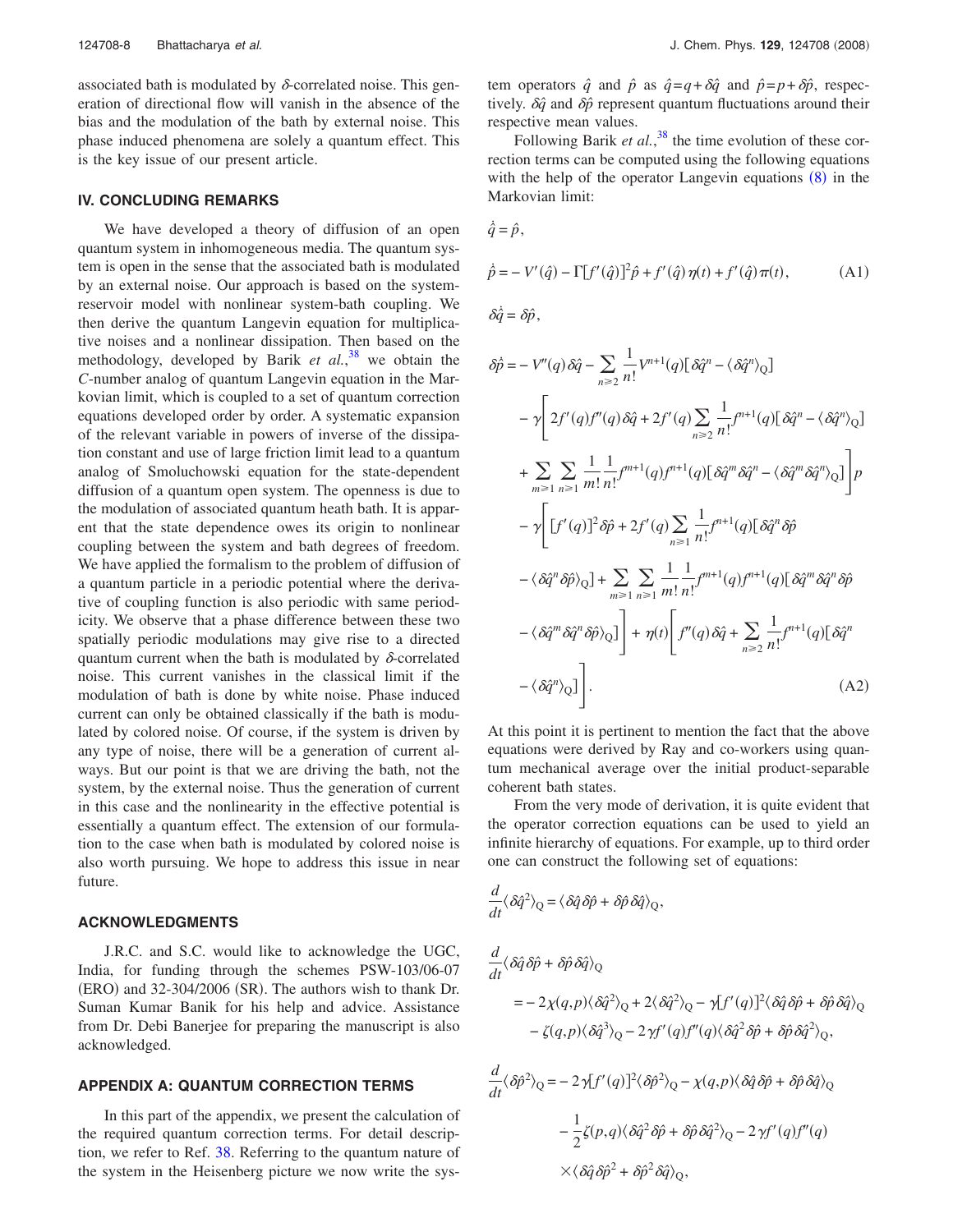$$
\frac{d}{dt}\langle \delta \hat{q}^3 \rangle_{Q} = \frac{3}{2} \langle \delta \hat{q}^2 \delta \hat{p} + \delta \hat{p} \delta \hat{q}^2 \rangle_{Q},
$$
  

$$
\frac{d}{dt}\langle \delta \hat{p}^3 \rangle_{Q} = -3 \gamma [f'(q)]^2 \langle \delta \hat{p}^3 \rangle_{Q} - \frac{3}{2} \chi(q, p) \langle \delta \hat{q} \delta \hat{p}^2 + \delta \hat{p}^2 \delta \hat{q} \rangle_{Q},
$$

$$
\frac{d}{dt}\langle \delta \hat{q}^2 \delta \hat{p} + \delta \hat{p} \delta \hat{q}^2 \rangle_{Q} = -2\chi(q, p)\langle \delta \hat{p}^3 \rangle_{Q} + 2\langle \delta \hat{q} \delta \hat{p}^2 + \delta \hat{p}^2 \delta \hat{q} \rangle_{Q}
$$

$$
- \gamma [f'(q)]^2 \langle \delta \hat{q}^2 \delta \hat{p} + \delta \hat{p} \delta \hat{q}^2 \rangle_{Q},
$$

$$
\frac{d}{dt}\langle \delta \hat{q} \delta \hat{p}^2 + \delta \hat{p}^2 \delta \hat{q} \rangle_Q = 2 \langle \delta \hat{p}^3 \rangle_Q - 4 \chi(q, p) \langle \delta \hat{q}^2 \delta \hat{p} + \delta \hat{p} \delta \hat{q}^2 \rangle_Q
$$

$$
- 2 \gamma [f'(q)]^2 \langle \delta \hat{q} \delta \hat{p}^2 + \delta \hat{p}^2 \delta \hat{q} \rangle_Q, \quad (A3)
$$

where

$$
\chi(q,p) = V''(q) + 2\gamma p f'(q) f''(q) - \eta(t) f''(q),
$$
  

$$
\zeta(q,p) = V'''(q) + 2\gamma p f'(q) f'''(q) + 2\gamma p [f''(q)]^2 - \eta(t) f'''(q).
$$

- <sup>1</sup>A. Barone and G. Paterb, *Physics and Applications of the Josephson* Effects (Wiley, New York, 1982).
- $2^2$  J. W. M. Frenken and J. F. van der Veen, *Phys. Rev. Lett.* **54**, 134 (1985). <sup>3</sup>H. Sakaguchi, Prog. Theor. Phys. **79**, 39 (1987).
- <sup>4</sup>H. Risken, *The Fokker-Planck Equation* (Springer-Verlag, Berlin, 1989);
- F. Jüllicher, A. Ajdari, and J. Prost, Rev. Mod. Phys. **69**, 1296 (1987). 5 P. Reimann, C. van der Broeck, H. Liake, P. Hanggi, J. M. Rubi, and A.
- Perez-Madrid, *Phys. Rev. E 65, 031104 (2002)*; D. Dan and A. M. Jayannavar, *ibid.* **66**, 041106 (2002).
- <sup>6</sup> S. Leiber, Nature (London) **370**, 412 (1994); J. Maddox, *ibid.* **365**, 203 (1993); **368**, 287 (1994).
- <sup>7</sup>M. Borromeo and F. Marchesoni, *Phys. Rev. E* **73**, 011107 (2006).
- <sup>8</sup>M. O. Magnasco, *Phys. Rev. Lett.* **71**, 1477 (1993); S. Savelev, F. Marchesoni, and F. Nori, *Phys. Rev. E* 71, 011107 (2005).
- 9 J. Prost, J. F. Chawin, L. Peliti, and A. Ajdari, Phys. Rev. Lett. **72**, 2652 (1994); J. Rousselet, L. Salome, A. Ajdari, and J. Prost, Nature (London) 370, 446 (1994).
- <sup>10</sup>M. Borromeo, G. Constantini, and F. Marchesoni, Phys. Rev. E **65**, 041110 (2002).
- <sup>11</sup>P. Reimann, R. Bartussek, R. Häussler, and P. Hanggi, Phys. Lett. A **215**, 26 (1996).
- <sup>12</sup>P. Reimann and P. Hänggi, Appl. Phys. A: Mater. Sci. Process. **75**, 169

(2002); J. M. R. Parrondo and B. J. de Cisneros, *ibid.* **75**, 179 (2002); H. Wang and G. Oster, *ibid.* **75**, 315 (2002); R. Lipowsky, Y. Chai, S. Klumpp, S. Liepelt, and M. J. I. Müller, *Physica A* 372, 34 (2006); D. Chowdhury, *ibid.* **372**, 84 (2006); G. I. Menon, *ibid.* **372**, 96 (2006).

- <sup>13</sup> J. Howard, *Mechanics of Motor Proteins and the Cytoskeletons* (Sinauer Associates, Sunderland, 2001).
- <sup>14</sup>P. J. Strauman, *Photovoltaic and Photoreflective Effects in Nanocen*trosymmetric Materials (Gordan and Breach, Philadelphia, 1992).
- <sup>15</sup>C. R. Doering, W. Horsthemke, and J. Riordan, Phys. Rev. Lett. **72**, 2984  $(1994).$
- <sup>16</sup> A. Ajdari, D. Mukamel, L. Peliti, and J. Prost, J. Phys. (France) 14, 1551 (1994); M. C. Mahato and A. M. Jayannavar, *Phys. Lett. A* 209, 21  $(1995).$
- <sup>17</sup> M. M. Millonas, *Phys. Rev. Lett.* **74**, 10 (1995).
- <sup>18</sup> M. Büttiker, Z. Phys. B: Condens. Matter 68, 116 (1987).
- <sup>19</sup>L. P. Faucheux and A. J. Libchabar, *Phys. Rev. E* 49, 5158 (1994).
- $^{20}$  R. H. Luchsinger, *Phys. Rev. E* 62, 272 (2000).
- <sup>21</sup> N. G. van Kampen, IBM J. Res. Dev. **32**, 107 (1988).
- $^{22}$ R. Landauer, *Phys. Rev. A* 12, 636 (1975).
- <sup>23</sup> R. Landauer, J. Stat. Phys. **53**, 233 (1988).
- <sup>24</sup>W. H. Louisell, *Quantum Statistical Properties of Radiation* Wiley, New York, 1973).
- <sup>25</sup>C. W. Gardiner and P. Zoller, *Quantum Noise*, 2nd ed. (Springer, Berlin, 1999).
- <sup>26</sup> J. D. Bao, *Phys. Rev. A* **65**, 052120 (2002).
- <sup>27</sup> J. D. Bao, *Phys. Rev. A* **69**, 022102 (2004).
- $^{28}$ K. Okamura and Y. Tanimura, *Phys. Rev. E* 56, 2747 (1997); T. Kato and Y. Tanimura, J. Chem. Phys. 117, 6221 (2002); 120, 260 (2004).
- <sup>29</sup> A. Ishizaki and Y. Tanimura, J. Phys. Soc. Jpn. **74**, 3131 (2005).
- <sup>30</sup>L. Machura, M. Kostur, P. Talkner, J. Luczka, and P. Hanggi, Phys. Rev. E 73, 031105 (2006).
- <sup>31</sup> J. Ankerhold, H. Grabert, and P. Pechukas, Chaos 15, 026106 (2005).
- $32$  J. Ankerhold and E. Pollak, *Phys. Rev. E* 75, 041103 (2007).
- <sup>33</sup> J. R. Chaudhuri, S. K. Banik, B. C. Bag, and D. S. Ray, Phys. Rev. E **63**, 061111 (2001); J. R. Chaudhuri, D. Barik, and S. K. Banik, *ibid.* 73, 051101 (2006).
- <sup>34</sup> J. R. Chaudhuri, D. Barik, and S. K. Banik, J. Phys. A **40**, 14715 (2007).
- $^{35}$ E. Hershkovits and R. Hernandez, J. Chem. Phys. 122, 014509 (2005).
- <sup>36</sup> A. N. Drozdov and S. C. Tucker, J. Phys. Chem. B **105**, 6675 (2001).
- $^{37}$  R. Hernandez and F. L. Somer, J. Phys. Chem. B 103, 1070 (1999).
- <sup>38</sup>D. Barik, D. Banerjee, and D. S. Ray, in *Progress in Chemical Physis* Research, edited by A. N. Linke (Nova, New York, 2006).
- <sup>39</sup> A. K. Lindenberg and V. Seshadri, *Physica A* **109**, 483 (1981).
- <sup>40</sup> J. M. Sancho, M. S. Miguel, and D. Düerr, J. Stat. Phys. 28, 291 (1982). <sup>41</sup>N. G. van Kampen, *Stochastics Process in Physics and Chemistry* North Holland, Amsterdam, 1992); A. M. Jayannavar, *Phys. Rev. E* 53, 2957  $(1996).$
- $^{42}$  J. R. Chaudhuri and D. Barik, Eur. Phys. J. B 63, 117 (2008).